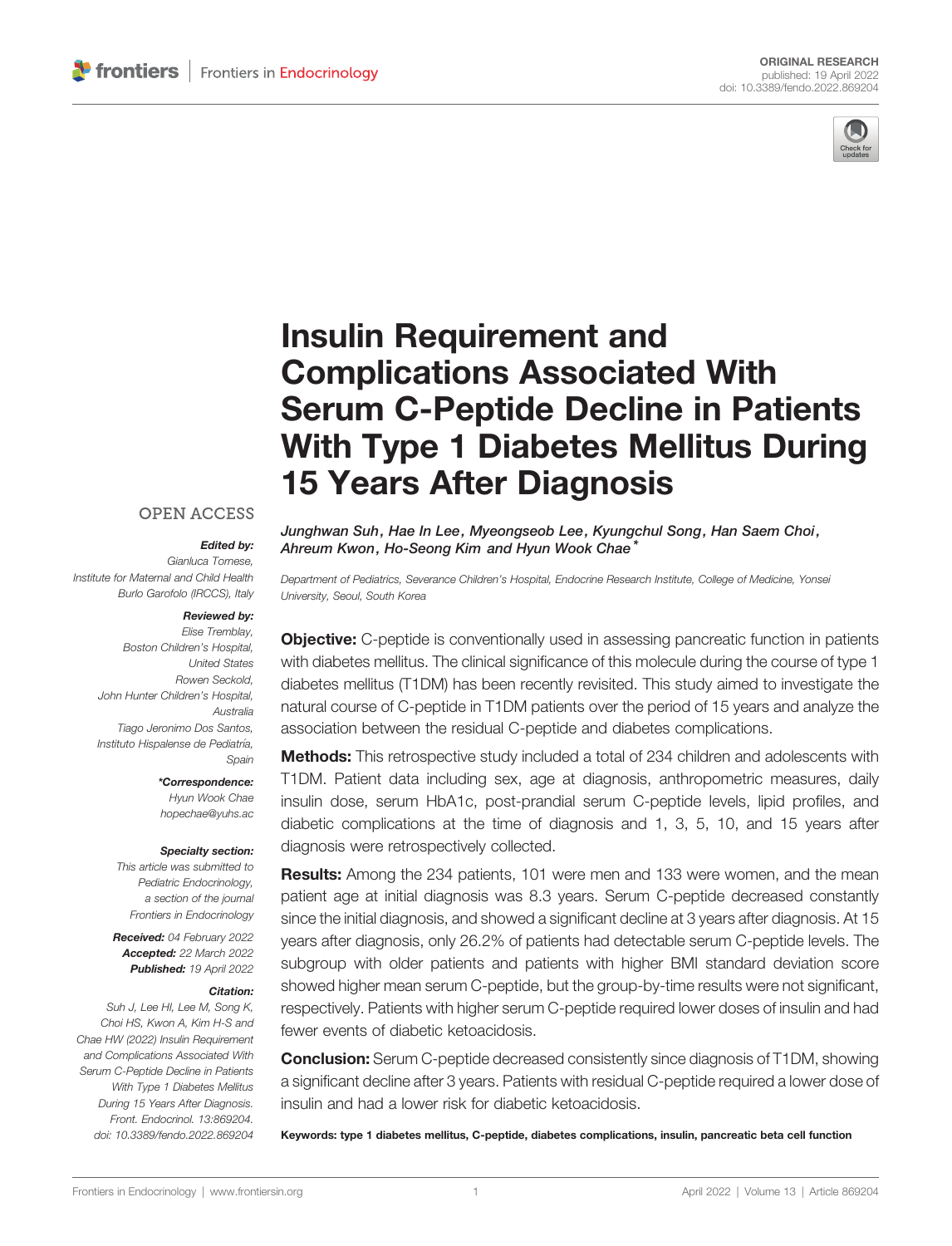# INTRODUCTION

Type 1 diabetes mellitus (T1DM) is an autoimmune disease, which is characterized by decreased insulin secretion from the pancreas. As insulin has a short half-life and variable first-pass hepatic extraction, it is inaccurate to utilize insulin for assessing pancreatic beta cell function ([1\)](#page-6-0). C-peptide, a polypeptide that connects insulin's A-chain to B-chain, is co-secreted with insulin during the enzymatic cleavage of proinsulin to insulin ([2](#page-6-0)). Cpeptide is more stable, and have longer half-life than insulin, which is why it is widely used for the evaluation of insulin secretion capacity in patients with T1DM.

Previously, C-peptide was considered as a byproduct generated during insulin synthesis and only used in estimating the pancreatic function of diabetes mellitus (DM) patients. However, many recent studies have re-evaluated the clinical importance of C-peptide as a representative marker of insulin secretary function. Some studies have reported that residual beta cell function displays a protective effect against the development of diabetes complications and hypoglycemia ([3](#page-6-0), [4\)](#page-6-0). Moreover, some studies explored the potential of C-peptide in therapeutics such as C-peptide replacement therapy [\(5](#page-6-0)–[7\)](#page-6-0). Not only that, but research on the genetic basis of residual beta cell function and its association with specific gene variants has attracted the significant attention recently ([8,](#page-6-0) [9\)](#page-6-0). Furthermore, several studies have confirmed the trend of declining C-peptide levels over the course of T1DM ([1](#page-6-0), [10](#page-6-0)). However, longitudinal studies are scarce, and the results are not consistent. This highlights the need for more clinical data on the changes of serum C-peptide levels in patients with T1DM and their correlation with residual beta cell function and patients' prognosis.

In this study, we longitudinally investigated the natural course of serum C-peptide in T1DM patients over a 15-year duration, and evaluated the factors which might be associated with serum C-peptide decline. In addition, clinical characteristics and development of diabetes complications are compared between the group with preserved C-peptide production and those with depleted beta cells.

# MATERIALS AND METHODS

#### **Patients**

We retrospectively reviewed T1DM patients who visited Severance Children's Hospital between March 2017 and December 2020. Diagnosis of T1DM was made following the diagnostic criteria for DM at the initial visit ([11\)](#page-6-0), by fulfilling one or more of the following criteria: positive autoantibodies (islet cell antibody, anti-glutamic acid decarboxylase antibody, and insulin autoantibody), initial diabetic ketoacidosis (DKA) events, and fasting serum C-peptide level lower than 0.6 ng/mL. Patients with a disease duration of over 15 years with the presence of serial C-peptide with 3 or more measurements during the followup period were included, and patients with insufficient data, less than 15 years of follow-up period, and misdiagnosed patients were excluded.

This study was approved by the institutional review board of Severance Hospital, Yonsei University College of Medicine in Seoul, Korea (No. 3-2017-0119). The requirement to obtain informed consent was waived due to the retrospective nature of the study.

# Study Design

Patient data including sex, age at diagnosis, duration of disease, family history of DM, anthropometric measures, daily insulin dose, and diabetes complications were retrospectively collected at the time of diagnosis and 1, 3, 5, 10, and 15 years after diagnosis. Also, laboratory findings including post-prandial serum Cpeptide, Glycated hemoglobin A (HbA1c), and lipid profiles were collected at the same time points.

#### Assessment of Clinical Parameters and Diabetes Complications

Family history included all types of DM in any relative up to the third-degree. Height standard deviation score (SDS), weight SDS, and body mass index (BMI) SDS were calculated using the standard growth charts for Korean children and adolescents ([12\)](#page-6-0). Serum Cpeptide levels were measured using the radioimmunoassay technique (Daiichi, Tokyo, Japan), and serum HbA1c was assessed by high-performance liquid chromatography (Variant II, Variant Turbo, Bio-rad, Hercules, CA, USA). Lipid profiles were evaluated by a non-fasting lipid screening test, including total cholesterol, triglyceride, low-density lipoprotein, and high-density lipoprotein. Total cholesterol and triglyceride were determined by an enzymatic method (Sekisui Medical Co., Tokyo, Japan), and low-density lipoprotein and high-density lipoprotein were measured by homogenous direct assay (Sekisui Medical Co., Tokyo, Japan).

Positive DKA history was recorded when a patient had one or more DKA events according to diagnostic criteria [\(13](#page-6-0)), with DKA events at initial diagnosis being excluded. Annual screening for diabetic complications has been performed starting from age 11 years with 5 years of diabetes durations. Peripheral neuropathy was confirmed by a neurologist with nerve conduction studies using electromyography. Motor and sensory nerve conduction velocities were measured in the median, ulnar, tibial, sural, and common peroneal nerves following standard methods. Nephropathy was confirmed when albumin excretion in a 24 hour urine collection was more than 30 mg in repeated tests. Diabetic retinopathy was diagnosed by an ophthalmologist with dilated fundus examination.

## Statistical Analysis

Statistical analyses were performed using SAS version 9.4 (SAS Institute Inc., Cary, NC, USA). Linear mixed model was applied to compare clinical and biochemical characteristics over 15 years and analyze the factors associated with serum C-peptide levels. The decline of serum C-peptide levels was described using the mean profile graph and linear mixed model. Independent twosample t-test was used to compare parameters between the two groups with low and high serum C-peptide levels. Chi-square test and Fisher's exact test were used to assess the association between serum C-peptide level and diabetes complications. p < 0.05 was considered statistically significant.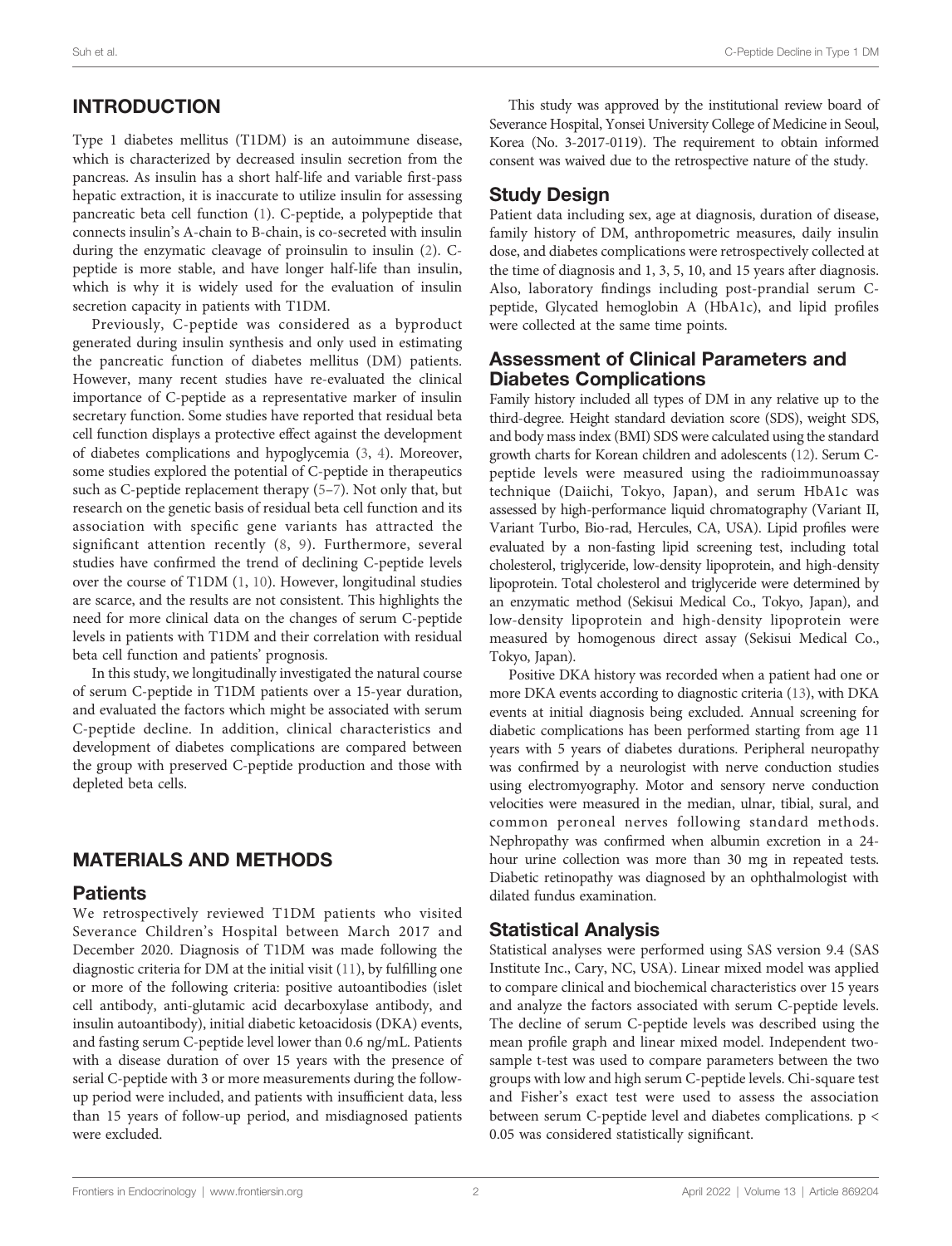# RESULTS

## Characteristics of T1DM Patients

Among 366 T1DM patients, 17 patients who were initially misdiagnosed with T1DM were excluded. Also, a total of 132 patients were excluded for not fulfilling the eligibility criteria, and data on the remaining 234 patients were included in the final analysis (Figure 1). All patients were under intensive insulin therapy by multiple daily injections or through an insulin pump since 2010.

Of the total 234 T1DM patients, 101 were male and 133 were female. The mean patient age at initial diagnosis was 8.3 years. Mean serum C-peptide level at diagnosis was 0.85 ng/mL, and mean HbA1c was 11.95%. Height SDS significantly decreased during the 15-year follow-up period, while weight SDS and BMI SDS had increased (overall p value <0.001). Clinical and biochemical characteristics of T1DM patients are presented in Table 1. Also, presence of diabetes complications at each time point are presented in [Supplementary Table 1](#page-5-0).

#### Decline of Serum C-Peptide Levels

[Figure 2](#page-3-0) describes the mean serum C-peptide level during the 15-year follow-up period. Serum C-peptide levels decreased constantly following initial diagnosis (overall p<0.001) and showed a significant decline at 3 years after diagnosis. Also, the proportion of patients with detectable serum C-peptide levels decreased over the disease period. Over ninety percent of T1DM patients had serum C-peptide over 0.015 ng/mL until 3 years after diagnosis, which decreased to 76.6% at year 5, and 47.4% at year 10. Only 26.2% of patients had detectable serum C-peptide levels  $(\geq 0.015 \text{ ng/mL})$  at year 15 (**[Figure 3](#page-3-0)**).

## Factors Associated With Serum C-Peptide

Stratified analysis was performed to assess factors that correlate with serum C-peptide levels ([Table 2](#page-4-0)). Mean serum C-peptide levels were higher in patients with older age at diagnosis (p<0.001). However, the group-by-time results were not statistically significant when serial measurement for 15 years was taken into consideration (overall p=0.061). Also, the group



TABLE 1 | Clinical and biochemical characteristics of type 1 diabetes mellitus patients over 15 years.

|                                  | <b>Baseline</b>   | Year 1            | Year 3                       | Year 5                       | Year 10                      | Year 15                      |
|----------------------------------|-------------------|-------------------|------------------------------|------------------------------|------------------------------|------------------------------|
| Number of patients, n            | 234               | 221               | 223                          | 222                          | 215                          | 183                          |
| Age, years                       | $8.3 \pm 3.8$     | $9.2 + 3.7$       | $11.2 + 3.6$                 | $13.4 + 3.7$                 | $18.1 + 3.8$                 | $22.9 + 3.6$                 |
| C-peptide, ng/mL                 | $0.85 + 1.00$     | $0.78 + 0.61$     | $0.63 + 0.76*$               | $0.46 \pm 0.73$ *            | $0.37 + 0.84*$               | $0.20 + 0.64*$               |
| HbA1c. %                         | $11.95 + 4.04$    | $8.59 \pm 3.10^*$ | $9.08 \pm 2.65^*$            | $9.03 \pm 2.55$ *            | $9.01 + 2.44*$               | $8.52 \pm 1.95$ <sup>*</sup> |
| <b>Height SDS</b>                | $0.52 + 1.24$     | $0.47 + 1.24$     | $0.35 + 1.17*$               | $0.29 \pm 1.23$ <sup>*</sup> | $0.07 + 1.17*$               | $-0.07 + 1.18*$              |
| Weight SDS                       | $-0.08 + 1.18$    | $0.23 + 1.02^*$   | $0.20 + 0.97*$               | $0.23 + 0.96*$               | $0.15 + 0.95^*$              | $0.21 + 1.21*$               |
| <b>BMI SDS</b>                   | $-0.55 + 1.31$    | $-0.03 + 0.91*$   | $0.05 \pm 0.83$ <sup>*</sup> | $0.10 \pm 0.84*$             | $0.11 \pm 0.87$ <sup>*</sup> | $0.25 + 1.15^*$              |
| Total cholesterol, mg/dL         | $185.7 + 62.2$    | $160.9 + 28.8^*$  | $170.5 + 37.2*$              | $171.2 + 37.3*$              | $184.1 + 73.4$               | $179.5 + 37.6$               |
| Triglyceride, mg/dL              | $183.5 \pm 298.3$ | $85.7 \pm 58.0^*$ | $90.8 \pm 70.9^*$            | $95.4 \pm 89.9^*$            | $98.8 \pm 83.7*$             | $91.0 \pm 71.5$ <sup>*</sup> |
| HDL-Cholesterol, mg/dL           | $48.7 + 17.3$     | $54.5 + 16.8^*$   | $56.6 + 15.8^*$              | $55.9 + 16.0*$               | $60.8 \pm 16.2^*$            | $60.0 \pm 14.4^*$            |
| LDL-Cholesterol, mg/dL           | $102.5 \pm 43.9$  | $90.8 \pm 29.6^*$ | $94.2 + 30.7$                | $98.2 \pm 33.1$              | $105.2 \pm 34.6$             | $104.0 \pm 29.8$             |
| Daily insulin dose, units/kg/day | $0.77 \pm 0.40$   | $0.75 \pm 0.32$   | $0.91 \pm 0.36^*$            | $0.96 \pm 0.38$ *            | $0.89 \pm 0.34*$             | $0.85 + 0.32^*$              |

Data are presented as mean + SD.

 $*p < 0.05$ , compared to baseline values

HbA1c, glycated hemoglobin A; SDS, standard deviation score; BMI, body mass index; HDL, high-density lipoprotein; LDL, low-density lipoprotein; SD, standard deviation.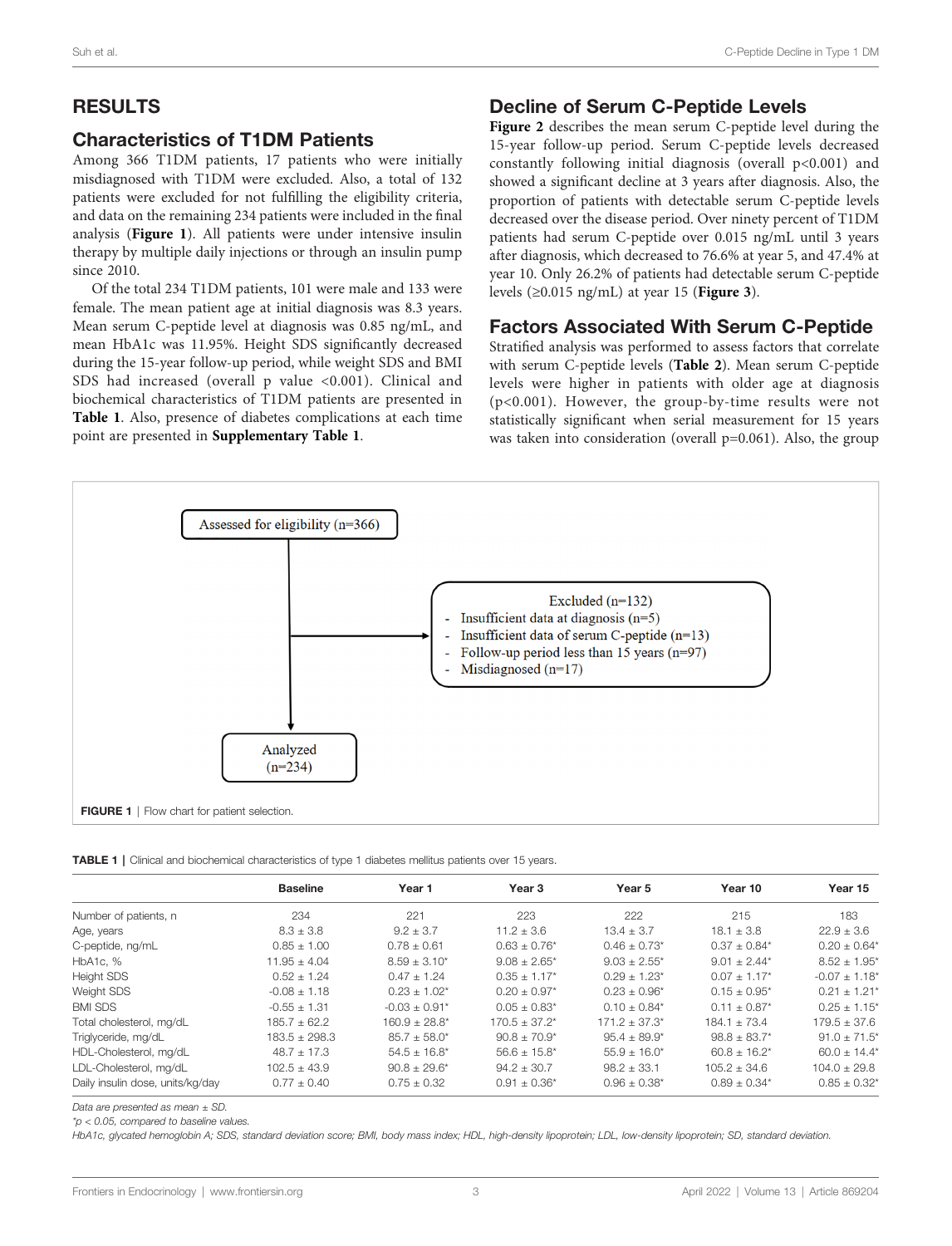<span id="page-3-0"></span>

FIGURE 2 | Mean serum C-peptide levels over 15 years of follow-up. Data are presented as mean ± SD. Overall p value <0.001. \*p<0.05, compared to baseline serum C-peptide level.



of patients with higher BMI scores at diagnosis showed higher mean serum C-peptide levels (p<0.001), but the group-by-time results were not significant (overall p=0.726). There were no remarkable differences between groups stratified by sex, family history of DM, and history of diabetes complications.

## Comparison Between Two Groups Divided by Serum C-Peptide Level

We divided patients into two groups according to serum Cpeptide level at baseline and after 15 years, and we compared laboratory findings and prevalence of diabetes complications at year 15 between the two groups ([Table 3](#page-4-0)). Results showed that patients with higher levels of serum C-peptide at diagnosis and 15 years after diagnosis had been treated with lower doses of insulin.

There were no significant differences in serum HbA1c and lipid profiles between the two groups. In subgroup analysis divided by serum C-peptide level at 15 years after diagnosis, DKA events occurred more frequently in the group with lower serum Cpeptide levels than group with preserved C-peptide levels (23.7% vs. 6.8%, p=0.014).

# **DISCUSSION**

In this retrospective study, we longitudinally tracked 234 T1DM patients for a period of 15 years and demonstrated a natural decline of serum C-peptide levels. Serum C-peptide significantly decreased at 3 years after diagnosis, while 26.2% of patients still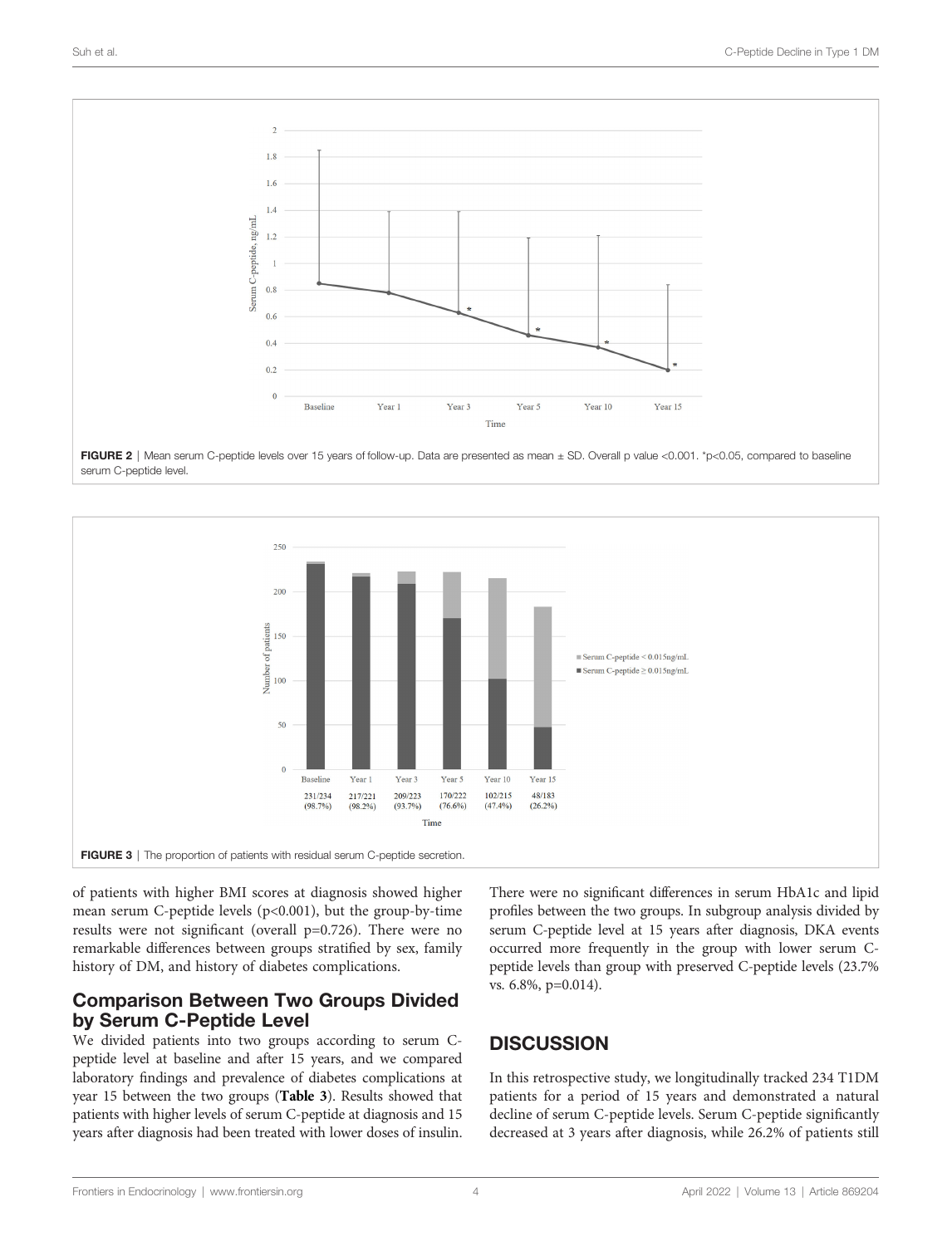#### <span id="page-4-0"></span>TABLE 2 | Factors associated with serum C-peptide.

|                            |                    | Serum C-peptide, ng/mL |                 |                   |                 |                 | Overall p value |       |
|----------------------------|--------------------|------------------------|-----------------|-------------------|-----------------|-----------------|-----------------|-------|
|                            |                    | <b>Baseline</b>        | Year 1          | Year <sub>3</sub> | Year 5          | Year 10         | Year 15         |       |
| Sex                        | Male $(n=101)$     | $0.91 \pm 1.20$        | $0.76 + 0.64$   | $0.69 + 1.01$     | $0.51 \pm 0.89$ | $0.42 \pm 0.93$ | $0.21 + 0.76$   | 0.518 |
|                            | Female $(n=133)$   | $0.81 \pm 0.81$        | $0.85 \pm 0.70$ | $0.66 \pm 0.68$   | $0.47 \pm 0.64$ | $0.35 \pm 0.78$ | $0.22 \pm 0.56$ |       |
| Family history of DM       | Yes $(n=68)$       | $1.03 \pm 1.38$        | $0.91 \pm 0.85$ | $0.86 \pm 1.28$   | $0.51 \pm 0.66$ | $0.43 \pm 0.77$ | $0.32 + 0.69$   | 0.301 |
|                            | No $(n=166)$       | $0.78 \pm 0.79$        | $0.77 + 0.57$   | $0.59 \pm 0.55$   | $0.48 \pm 0.80$ | $0.36 \pm 0.88$ | $0.17 \pm 0.63$ |       |
| Age at diagnosis, years    | $\leq$ 8.3 (n=117) | $0.59 \pm 0.32$        | $0.67 \pm 0.52$ | $0.60 \pm 0.70$   | $0.38 \pm 0.36$ | $0.25 \pm 0.61$ | $0.07 \pm 0.25$ | 0.061 |
|                            | $> 8.3$ (n=117)    | $1.12 \pm 1.33$        | $0.95 + 0.77$   | $0.74 \pm 0.96$   | $0.58 \pm 0.99$ | $0.52 + 1.03$   | $0.39 \pm 0.91$ |       |
| <b>BMI SDS at baseline</b> | $< 0$ (n=132)      | $0.73 \pm 0.92$        | $0.62 \pm 0.33$ | $0.46 \pm 0.33$   | $0.32 \pm 0.29$ | $0.24 \pm 0.59$ | $0.08 \pm 0.28$ | 0.726 |
|                            | $\geq 0$ (n=63)    | $1.06 \pm 1.04$        | $1.03 \pm 0.90$ | $1.00 + 1.34$     | $0.69 \pm 1.12$ | $0.61 \pm 1.12$ | $0.38 \pm 0.96$ |       |
| Diabetes complications     | None $(n=106)$     | $0.87 \pm 1.15$        | $0.76 \pm 0.64$ | $0.58 \pm 0.67$   | $0.39 \pm 0.58$ | $0.37 \pm 0.87$ | $0.17 + 0.52$   | 0.141 |
|                            | 1 or more (n=128)  | $0.83 \pm 0.81$        | $0.87 \pm 0.70$ | $0.77 \pm 0.98$   | $0.59 \pm 0.90$ | $0.39 \pm 0.83$ | $0.25 \pm 0.74$ |       |

Data are presented as mean + SD.

DM, diabetes mellitus; BMI, body mass index; SDS, standard deviation score; SD, standard deviation.

TABLE 3 | Comparison between two groups divided by serum C-peptide level at diagnosis and 15 years after diagnosis.

|                                  | <b>Baseline</b>                     |                                       |         | Year 15                              |                                          |            |  |
|----------------------------------|-------------------------------------|---------------------------------------|---------|--------------------------------------|------------------------------------------|------------|--|
|                                  | C-peptide $< 0.5$ ng/mL<br>$(n=77)$ | C-peptide $\geq$ 0.5 ng/mL<br>(n=157) | p value | C-peptide $< 0.015$ ng/mL<br>(n=135) | C-peptide $\geq 0.015$ ng/<br>$mL(n=48)$ | р<br>value |  |
| Laboratory findings              |                                     |                                       |         |                                      |                                          |            |  |
| HbA1c. %                         | $9.67 + 1.76$                       | $9.37 \pm 1.90$                       | 0.245   | $9.69 + 1.84$                        | $9.69 + 2.15$                            | 0.990      |  |
| Total cholesterol, mg/dL         | $174.8 + 29.2$                      | $175.5 + 30.5$                        | 0.870   | $175.4 \pm 28.8$                     | $182.5 + 32.7$                           | 0.160      |  |
| Triglyceride, mg/dL              | $116.0 + 82.0$                      | $100.9 + 58.4$                        | 0.149   | $104.0 + 62.3$                       | $129.7 + 102.5$                          | 0.108      |  |
| HDL-Cholesterol, mg/dL           | $56.4 \pm 13.9$                     | $55.2 + 12.8$                         | 0.530   | $56.4 + 13.1$                        | $52.0 + 15.7$                            | 0.064      |  |
| LDL-Cholesterol, mg/dL           | $97.0 \pm 25.3$                     | $101.4 \pm 24.7$                      | 0.209   | $99.8 \pm 22.3$                      | $107.5 \pm 30.8$                         | 0.116      |  |
| Daily insulin dose, units/kg/day | $0.90 \pm 0.26$                     | $0.76 \pm 0.28$                       | < 0.001 | $0.88 \pm 0.21$                      | $0.74 \pm 0.37$                          | 0.034      |  |
| Diabetes complications           |                                     |                                       |         |                                      |                                          |            |  |
| Diabetic retinopathy             | 17 (22.1%)                          | 43 (27.4%)                            | 0.382   | 35 (25.9%)                           | 14 (31.8%)                               | 0.447      |  |
| Peripheral neuropathy            | 17 (22.1%)                          | 37 (23.6%)                            | 0.799   | 34 (25.2%)                           | 10 (22.7%)                               | 0.742      |  |
| Diabetic nephropathy             | 16 (20.8%)                          | 36 (22.9%)                            | 0.710   | 28 (20.7%)                           | 10 (22.7%)                               | 0.780      |  |
| Diabetic ketoacidosis            | 16 (20.8%)                          | 23 (14.6%)                            | 0.237   | 32 (23.7%)                           | $3(6.8\%)$                               | 0.014      |  |

Data are presented as mean  $\pm$  SD or number of patients (%).

HbA1c, glycated hemoglobin A; HDL, high-density lipoprotein; LDL, low-density lipoprotein; SD, standard deviation.

had maintained detectable levels of serum C-peptide at 15 years after diagnosis. Also, as patients with residual pancreatic beta cell function required lower doses of insulin and showed a lower incidence of DKA events, regular follow-up of serum C-peptide could be considered in longitudinal management of type 1 diabetes patients.

Serum C-peptide had been used in assessing pancreatic function in DM patients for a long time. Recently, several studies started investigating the clinical effect of residual beta cell function in T1DM patients and tried to elucidate the natural course of C-peptide levels in these patients. A number of previous studies reported that the insulin secreting capacity becomes depleted in T1DM patients soon after diagnosis ([14](#page-6-0), [15](#page-6-0)), but results from the Joslin Medalist Study showed persistent insulin production in 67.4% of participants at 50 years after diagnosis ([16](#page-6-0)). Also, several recent studies presented a slow decline of serum C-peptide levels and preservation of the insulin secreting capacity ([17](#page-6-0)–[19](#page-6-0)). Previously, a preliminary study conducted with a small number of T1DM patients and showed a slight increase in serum C-peptide levels after diagnosis followed by significant decrease 5

years later [\(20](#page-6-0)). However, the results of this study demonstrate a continuous decline in serum C-peptide levels following diagnosis and an especially significant decline from baseline after 3 years. Also, 26.2% of patients had residual C-peptide secretion at 15 years after diagnosis, which is similar to the results of recent studies that reported long-term preservation of pancreatic beta cell function.

Several hypotheses are presented to explain the clinical implications of residual C-peptide secretion in T1DM. Some previous studies suggested that C-peptide acts as an endogenous antioxidant, which protects pancreatic beta cells by increasing catalase expression and reducing peroxisomal oxidative stress [\(21](#page-6-0)–[23](#page-6-0)). Additionally, Thivolet et al. reported an association between residual C-peptide levels and reduction in response to glucagon-like peptide-1 (GLP-1) ([24](#page-6-0)). Although the mechanism is not clearly elucidated yet, the clinical benefit from preserved Cpeptide secretion in DM patients is widely known. Microvascular complications such as diabetic retinopathy and nephropathy were found to be less likely to develop in patients with residual C-peptide production [\(4,](#page-6-0) [17](#page-6-0), [19,](#page-6-0) [25](#page-6-0), [26](#page-6-0)), but the results were not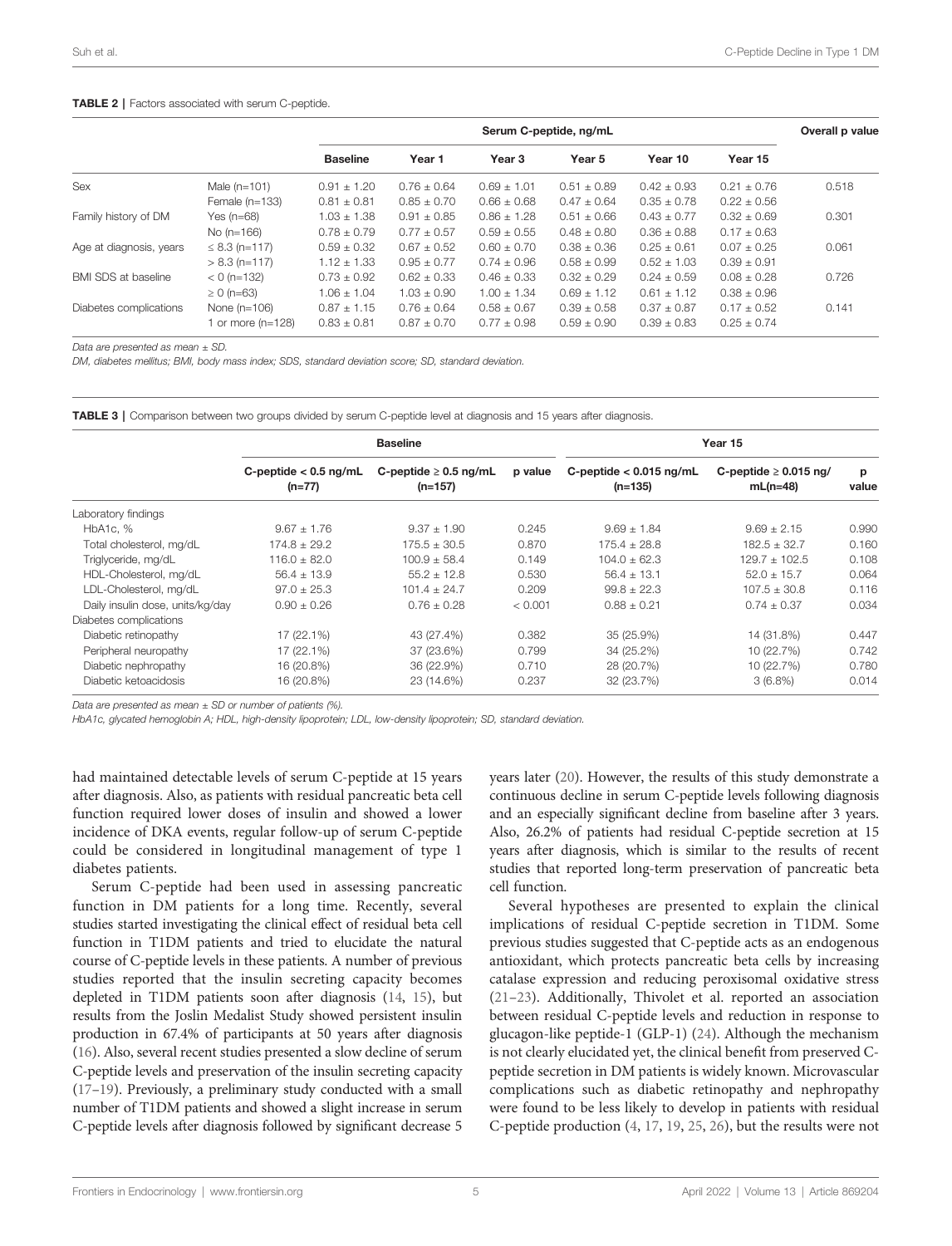<span id="page-5-0"></span>always consistent among studies ([27](#page-6-0), [28\)](#page-6-0). Also, preserved beta cell function is reported to be related to a decreased risk of hypoglycemia and decreased insulin requirement [\(25](#page-6-0)–[27](#page-6-0), [29\)](#page-6-0). Moreover, with the wide use of continuous glucose monitoring (CGM) systems, recent studies reported on the importance of glycemic variability and its association with C-peptide levels. Patients with residual C-peptide production had a lower mean blood glucose level and higher time in range [\(30\)](#page-6-0), and fasting Cpeptide levels were negatively correlated with glucose coefficient of variation by CGM [\(31](#page-6-0)). The present study confirmed the lower insulin requirement and lower incidence of DKA events in patients with residual C-peptide secretion, but no significant association with HbA1c levels and microvascular complications. Additional analyses including hypoglycemia and glucose variability using the ambulatory glucose profile report from CGM, can be considered in future studies.

Preserved beta cell function in T1DM has recently received increased attention from the research community for its various metabolic benefits and significant effect on clinical outcomes. This is why several studies were performed to assess the factors that are associated with residual C-peptide levels. Older age at diagnosis is one of the most commonly discussed factors that are associated with residual beta cell function [\(17](#page-6-0), [32](#page-6-0)–[34\)](#page-6-0). C-peptide level at initial diagnosis is lower in prepubertal children than in adolescent and young adults and declines more rapidly in younger children [\(35](#page-6-0)). The results of the present study showed higher mean serum C-peptide level in the older age group than younger group, but the results were not statistically significant in the group-by-time model. Also, higher BMI was proven to be another factor related to residual C-peptide production ([36](#page-7-0), [37\)](#page-7-0), but some studies reported variation in this relationship among age groups [\(38](#page-7-0)). Our data showed no significant correlation between BMI SDS and serum C-peptide levels when taking the duration since diagnosis into consideration, but the mean Cpeptide level was higher in the group with a BMI SDS over zero. Furthermore, intensive insulin therapy is known to sustain endogenous insulin secretion, lower the risk for hypoglycemia, and reduce diabetes complications in T1DM patients [\(34](#page-6-0), [39\)](#page-7-0). All patients in our study were treated with intensive insulin therapy by multiple daily injections or through an insulin pump since 2010.

There are some limitations to this study. We excluded a number of patients who were initially misdiagnosed as T1DM, which turned out to be type 2 DM or monogenic diabetes. However, other misdiagnosed patients with equivocal clinical and laboratory findings might have remained. Further workups, including genetic screening for monogenic diabetes, would be helpful in differentiating T1DM patients from patients with other types of DM. Also, as it is difficult to routinely check both fasting and post-prandial serum C-peptide levels during follow-up visits in the outpatient setting, so we only examined meal stimulated post-prandial C-peptide levels. More detailed study outcomes would have been possible if we also checked fasting serum Cpeptide levels. In addition, as the patients were diagnosed with T1DM at a mean age of 8.3 years, the majority of the patients

were in their young adulthood at the time of study analysis. The prevalence of microvascular complications would be relatively low in this age group. Lastly, this study was performed in a single tertiary center with a retrospective design. Further studies with larger sample sizes and longer follow-up periods would provide more accurate results. Nevertheless, our study has a significant strength owing to the relatively large number of pediatric T1DM patients with 15 years of follow-up.

# **CONCLUSIONS**

Serum C-peptide decreased consistently following diagnosis of T1DM, reaching a significant change at 3 years after diagnosis. Patients with residual beta cell function required lower doses of insulin and had a lower risk for developing DKA.

# DATA AVAILABILITY STATEMENT

The raw data supporting the conclusions of this article will be made available by the authors, without undue reservation.

# ETHICS STATEMENT

The studies involving human participants were reviewed and approved by Severance Hospital, Yonsei University College of Medicine. Written informed consent for participation was not provided by the participants' legal guardians/next of kin because: The requirement to obtain informed consent was waived due to the retrospective nature of the study.

# AUTHOR CONTRIBUTIONS

JS and HWC conceptualized and designed the study, drafted the initial manuscript, and reviewed and revised the manuscript. HIL, ML, KS, and HSC assisted on the study design, collected data and conducted data analyses. AK and HK reviewed, suggested subanalyses, and revised the manuscript. All authors contributed to the article and approved the submitted version.

# SUPPLEMENTARY MATERIAL

The Supplementary Material for this article can be found online at: [https://www.frontiersin.org/articles/10.3389/fendo.2022.](https://www.frontiersin.org/articles/10.3389/fendo.2022.869204/full#supplementary-material) [869204/full#supplementary-material](https://www.frontiersin.org/articles/10.3389/fendo.2022.869204/full#supplementary-material)

Supplementary Table 1 | Presence of diabetes complications at each time point. Data are presented as number of patients (%). Diabetic ketoacidosis event at initial diagnosis is excluded.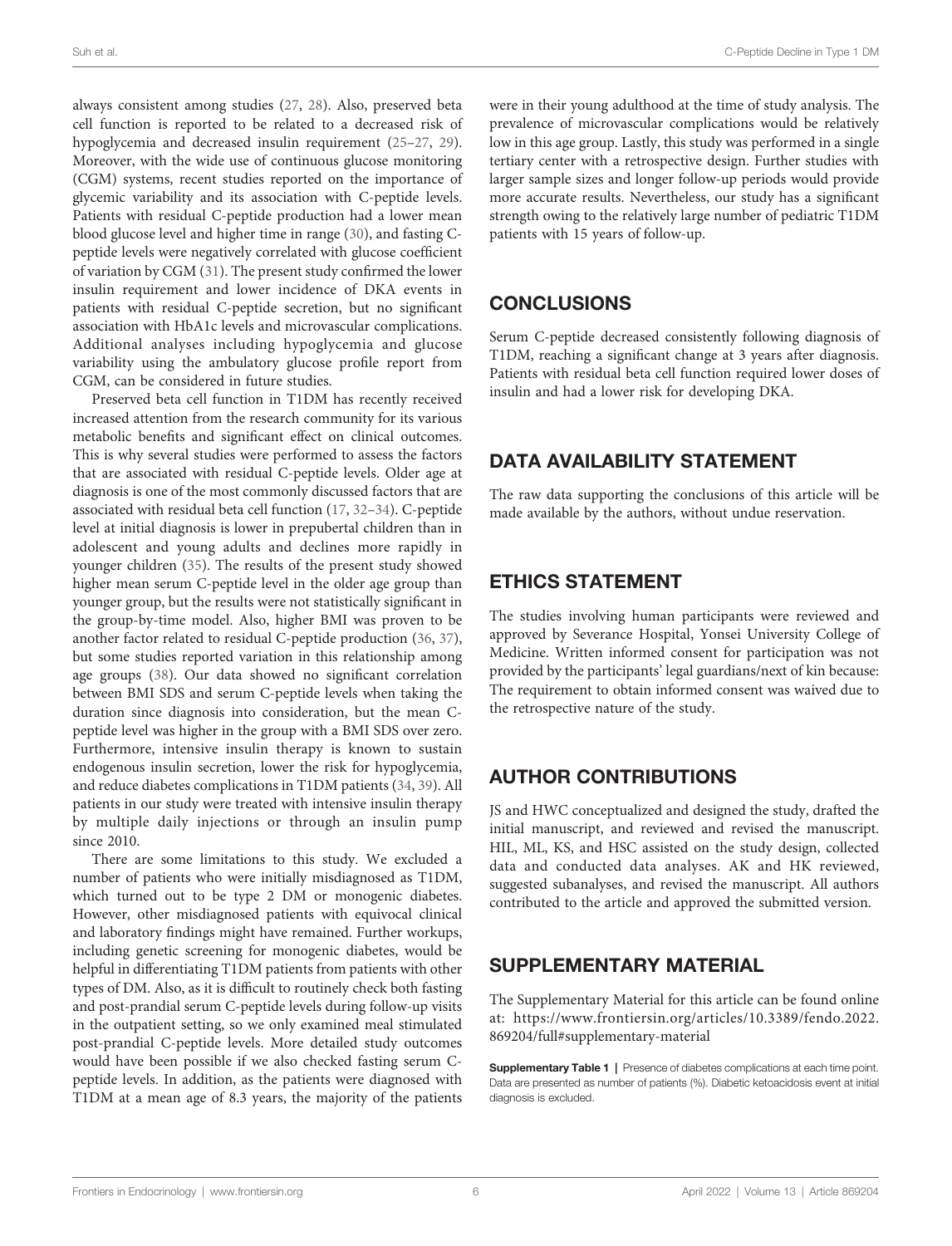## <span id="page-6-0"></span>**REFERENCES**

- 1. Sherry NA, Tsai EB, Herold KC. Natural History of Beta-Cell Function in Type 1 Diabetes. Diabetes (2005) 54 Suppl 2:S32–9. doi: [10.2337/](https://doi.org/10.2337/diabetes.54.suppl_2.s32) [diabetes.54.suppl\\_2.s32](https://doi.org/10.2337/diabetes.54.suppl_2.s32)
- 2. Palmer JP, Fleming GA, Greenbaum CJ, Herold KC, Jansa LD, Kolb H, et al. C-Peptide Is the Appropriate Outcome Measure for Type 1 Diabetes Clinical Trials to Preserve Beta-Cell Function: Report of an Ada Workshop, 21-22 October 2001. Diabetes (2004) 53(1):250–64. doi: [10.2337/diabetes.53.1.250](https://doi.org/10.2337/diabetes.53.1.250)
- 3. Vantyghem MC, Raverdy V, Balavoine AS, Defrance F, Caiazzo R, Arnalsteen L, et al. Continuous Glucose Monitoring After Islet Transplantation in Type 1 Diabetes: An Excellent Graft Function (B-Score Greater Than 7) Is Required to Abrogate Hyperglycemia, Whereas a Minimal Function Is Necessary to Suppress Severe Hypoglycemia (B-Score Greater Than 3). J Clin Endocrinol Metab (2012) 97(11):E2078–83. doi: [10.1210/jc.2012-2115](https://doi.org/10.1210/jc.2012-2115)
- 4. Steffes MW, Sibley S, Jackson M, Thomas W. Beta-Cell Function and the Development of Diabetes-Related Complications in the Diabetes Control and Complications Trial. Diabetes Care (2003) 26(3):832–6. doi: [10.2337/](https://doi.org/10.2337/diacare.26.3.832) [diacare.26.3.832](https://doi.org/10.2337/diacare.26.3.832)
- 5. Wahren J, Kallas A, Sima AA. The Clinical Potential of C-Peptide Replacement in Type 1 Diabetes. Diabetes (2012) 61(4):761–72. doi: [10.2337/db11-1423](https://doi.org/10.2337/db11-1423)
- 6. Washburn RL, Mueller K, Kaur G, Moreno T, Moustaid-Moussa N, Ramalingam L, et al. C-Peptide as a Therapy for Type 1 Diabetes Mellitus. Biomedicines (2021) 9(3):270. doi: [10.3390/biomedicines9030270](https://doi.org/10.3390/biomedicines9030270)
- 7. Bhatt MP, Lim YC, Ha KS. C-Peptide Replacement Therapy as an Emerging Strategy for Preventing Diabetic Vasculopathy. Cardiovasc Res (2014) 104 (2):234–44. doi: [10.1093/cvr/cvu211](https://doi.org/10.1093/cvr/cvu211)
- 8. Yu MG, Keenan HA, Shah HS, Frodsham SG, Pober D, He Z, et al. Residual B Cell Function and Monogenic Variants in Long-Duration Type 1 Diabetes Patients. J Clin Invest (2019) 129(8):3252–63. doi: [10.1172/jci127397](https://doi.org/10.1172/jci127397)
- 9. Feng Y, Zhang Y, Chen Y, Chen S, Shen M, Fu Q, et al. The Associations Between Three Genome-Wide Risk Variants for Serum C-Peptide of T1d and Autoantibody-Positive T1d Risk, and Clinical Characteristics in Chinese Population. J Hum Genet (2020) 65(3):297–303. doi: [10.1038/s10038-019-](https://doi.org/10.1038/s10038-019-0705-2) [0705-2](https://doi.org/10.1038/s10038-019-0705-2)
- 10. Snorgaard O, Lassen LH, Binder C. Homogeneity in Pattern of Decline of Beta-Cell Function in Iddm. Prospective Study of 204 Consecutive Cases Followed for 7.4 Yr. Diabetes Care (1992) 15(8):1009–13. doi: [10.2337/](https://doi.org/10.2337/diacare.15.8.1009) [diacare.15.8.1009](https://doi.org/10.2337/diacare.15.8.1009)
- 11. Mayer-Davis EJ, Kahkoska AR, Jefferies C, Dabelea D, Balde N, Gong CX, et al. Ispad Clinical Practice Consensus Guidelines 2018: Definition, Epidemiology, and Classification of Diabetes in Children and Adolescents. Pediatr Diabetes (2018) 19 Suppl 27(Suppl 27):7–19. doi: [10.1111/pedi.12773](https://doi.org/10.1111/pedi.12773)
- 12. Kim JH, Yun S, Hwang SS, Shim JO, Chae HW, Lee YJ, et al. The 2017 Korean National Growth Charts for Children and Adolescents: Development, Improvement, and Prospects. Korean J Pediatr (2018) 61(5):135–49. doi: [10.3345/kjp.2018.61.5.135](https://doi.org/10.3345/kjp.2018.61.5.135)
- 13. Wolfsdorf JI, Glaser N, Agus M, Fritsch M, Hanas R, Rewers A, et al. Ispad Clinical Practice Consensus Guidelines 2018: Diabetic Ketoacidosis and the Hyperglycemic Hyperosmolar State. Pediatr Diabetes (2018) 19 Suppl 27:155– 77. doi: [10.1111/pedi.12701](https://doi.org/10.1111/pedi.12701)
- 14. Steele C, Hagopian WA, Gitelman S, Masharani U, Cavaghan M, Rother KI, et al. Insulin Secretion in Type 1 Diabetes. Diabetes (2004) 53(2):426–33. doi: [10.2337/diabetes.53.2.426](https://doi.org/10.2337/diabetes.53.2.426)
- 15. Törn C, Landin-Olsson M, Lernmark A, Palmer JP, Arnqvist HJ, Blohmé G, et al. Prognostic Factors for the Course of Beta Cell Function in Autoimmune Diabetes. J Clin Endocrinol Metab (2000) 85(12):4619–23. doi: [10.1210/](https://doi.org/10.1210/jcem.85.12.7065) [jcem.85.12.7065](https://doi.org/10.1210/jcem.85.12.7065)
- 16. Keenan HA, Sun JK, Levine J, Doria A, Aiello LP, Eisenbarth G, et al. Residual Insulin Production and Pancreatic Á -Cell Turnover After 50 Years of Diabetes: Joslin Medalist Study. Diabetes (2010) 59(11):2846–53. doi: [10.2337/db10-0676](https://doi.org/10.2337/db10-0676)
- 17. Panero F, Novelli G, Zucco C, Fornengo P, Perotto M, Segre O, et al. Fasting Plasma C-Peptide and Micro- and Macrovascular Complications in a Large Clinic-Based Cohort of Type 1 Diabetic Patients. Diabetes Care (2009) 32 (2):301–5. doi: [10.2337/dc08-1241](https://doi.org/10.2337/dc08-1241)
- 18. Sherr JL, Ghazi T, Wurtz A, Rink L, Herold KC. Characterization of Residual B Cell Function in Long-Standing Type 1 Diabetes. Diabetes Metab Res Rev (2014) 30(2):154–62. doi: [10.1002/dmrr.2478](https://doi.org/10.1002/dmrr.2478)
- 19. Grönberg A, Espes D, Carlsson PO. Better Hba1c During the First Years After Diagnosis of Type 1 Diabetes Is Associated With Residual C Peptide 10 Years Later. BMJ Open Diabetes Res Care (2020) 8(1):e00819. doi: [10.1136/bmjdrc-](https://doi.org/10.1136/bmjdrc-2019-000819)[2019-000819](https://doi.org/10.1136/bmjdrc-2019-000819)
- 20. Lee TH, Kwon AR, Kim YJ, Chae HW, Kim HS, Kim DH. The Clinical Measures Associated With C-Peptide Decline in Patients With Type 1 Diabetes Over 15 Years. J Korean Med Sci (2013) 28(9):1340–4. doi: [10.3346/](https://doi.org/10.3346/jkms.2013.28.9.1340) [jkms.2013.28.9.1340](https://doi.org/10.3346/jkms.2013.28.9.1340)
- 21. Luppi P, Drain N, To R, Stolz D, Wallace C, Watkins S, et al. Autocrine C-Peptide Protects Ins1 B Cells Against Palmitic Acid-Induced Oxidative Stress in Peroxisomes by Inducing Catalase. Endocrinol Diabetes Metab (2020) 3(3): e00147. doi: [10.1002/edm2.147](https://doi.org/10.1002/edm2.147)
- 22. Luppi P, Drain P. Autocrine C-Peptide Mechanism Underlying Ins1 Beta Cell Adaptation to Oxidative Stress. Diabetes Metab Res Rev (2014) 30(7):599–609. doi: [10.1002/dmrr.2528](https://doi.org/10.1002/dmrr.2528)
- 23. Cifarelli V, Geng X, Styche A, Lakomy R, Trucco M, Luppi P. C-Peptide Reduces High-Glucose-Induced Apoptosis of Endothelial Cells and Decreases Nad(P)H-Oxidase Reactive Oxygen Species Generation in Human Aortic Endothelial Cells. Diabetologia (2011) 54(10):2702–12. doi: [10.1007/s00125-011-2251-0](https://doi.org/10.1007/s00125-011-2251-0)
- 24. Thivolet C, Marchand L, Chikh K. Inappropriate Glucagon and Glp-1 Secretion in Individuals With Long-Standing Type 1 Diabetes: Effects of Residual C-Peptide. Diabetologia (2019) 62(4):593–7. doi: [10.1007/s00125-](https://doi.org/10.1007/s00125-018-4804-y) [018-4804-y](https://doi.org/10.1007/s00125-018-4804-y)
- 25. McGee P, Steffes M, Nowicki M, Bayless M, Gubitosi-Klug R, Cleary P, et al. Insulin Secretion Measured by Stimulated C-Peptide in Long-Established Type 1 Diabetes in the Diabetes Control and Complications Trial (Dcct)/ Epidemiology of Diabetes Interventions and Complications (Edic) Cohort: A Pilot Study. Diabetes Med (2014) 31(10):1264–8. doi: [10.1111/dme.12504](https://doi.org/10.1111/dme.12504)
- 26. Lachin JM, McGee P, Palmer JP. Impact of C-Peptide Preservation on Metabolic and Clinical Outcomes in the Diabetes Control and Complications Trial. Diabetes (2014) 63(2):739–48. doi: [10.2337/db13-0881](https://doi.org/10.2337/db13-0881)
- 27. Lam A, Dayan C, Herold KC. A Little Help From Residual B Cells Has Long-Lasting Clinical Benefits. J Clin Invest (2021) 131(3):e143683. doi: [10.1172/](https://doi.org/10.1172/jci143683) [jci143683](https://doi.org/10.1172/jci143683)
- 28. Williams KV, Becker DJ, Orchard TJ, Costacou T. Persistent C-Peptide Levels and Microvascular Complications in Childhood Onset Type 1 Diabetes of Long Duration. J Diabetes Complications (2019) 33(9):657–61. doi: [10.1016/](https://doi.org/10.1016/j.jdiacomp.2019.05.019) [j.jdiacomp.2019.05.019](https://doi.org/10.1016/j.jdiacomp.2019.05.019)
- 29. Sørensen JS, Johannesen J, Pociot F, Kristensen K, Thomsen J, Hertel NT, et al. Residual B-Cell Function 3-6 Years After Onset of Type 1 Diabetes Reduces Risk of Severe Hypoglycemia in Children and Adolescents. Diabetes Care (2013) 36(11):3454–9. doi: [10.2337/dc13-0418](https://doi.org/10.2337/dc13-0418)
- 30. Rickels MR, Evans-Molina C, Bahnson HT, Ylescupidez A, Nadeau KJ, Hao W, et al. High Residual C-Peptide Likely Contributes to Glycemic Control in Type 1 Diabetes. J Clin Invest (2020) 130(4):1850–62. doi: [10.1172/jci134057](https://doi.org/10.1172/jci134057)
- 31. Babaya N, Noso S, Hiromine Y, Taketomo Y, Niwano F, Yoshida S, et al. Relationship of Continuous Glucose Monitoring-Related Metrics With Hba1c and Residual B-Cell Function in Japanese Patients With Type 1 Diabetes. Sci Rep (2021) 11(1):4006. doi: [10.1038/s41598-021-83599-x](https://doi.org/10.1038/s41598-021-83599-x)
- 32. Hao W, Gitelman S, DiMeglio LA, Boulware D, Greenbaum CJ. Fall in C-Peptide During First 4 Years From Diagnosis of Type 1 Diabetes: Variable Relation to Age, Hba1c, and Insulin Dose. Diabetes Care (2016) 39(10):1664– 70. doi: [10.2337/dc16-0360](https://doi.org/10.2337/dc16-0360)
- 33. Samuelsson U, Lindblad B, Carlsson A, Forsander G, Ivarsson S, Kockum I, et al. Residual Beta Cell Function at Diagnosis of Type 1 Diabetes in Children and Adolescents Varies With Gender and Season. Diabetes Metab Res Rev (2013) 29(1):85–9. doi: [10.1002/dmrr.2365](https://doi.org/10.1002/dmrr.2365)
- 34. Miao H, Zhang J, Gu B, Gao A, Hong J, Zhang Y, et al. Prognosis for Residual Islet B-Cell Secretion Function in Young Patients With Newly Diagnosed Type 1 Diabetes. J Diabetes (2019) 11(10):818–25. doi: [10.1111/1753-0407.12912](https://doi.org/10.1111/1753-0407.12912)
- 35. Barker A, Lauria A, Schloot N, Hosszufalusi N, Ludvigsson J, Mathieu C, et al. Age-Dependent Decline of B-Cell Function in Type 1 Diabetes After Diagnosis: A Multi-Centre Longitudinal Study. Diabetes Obes Metab (2014) 16(3):262–7. doi: [10.1111/dom.12216](https://doi.org/10.1111/dom.12216)